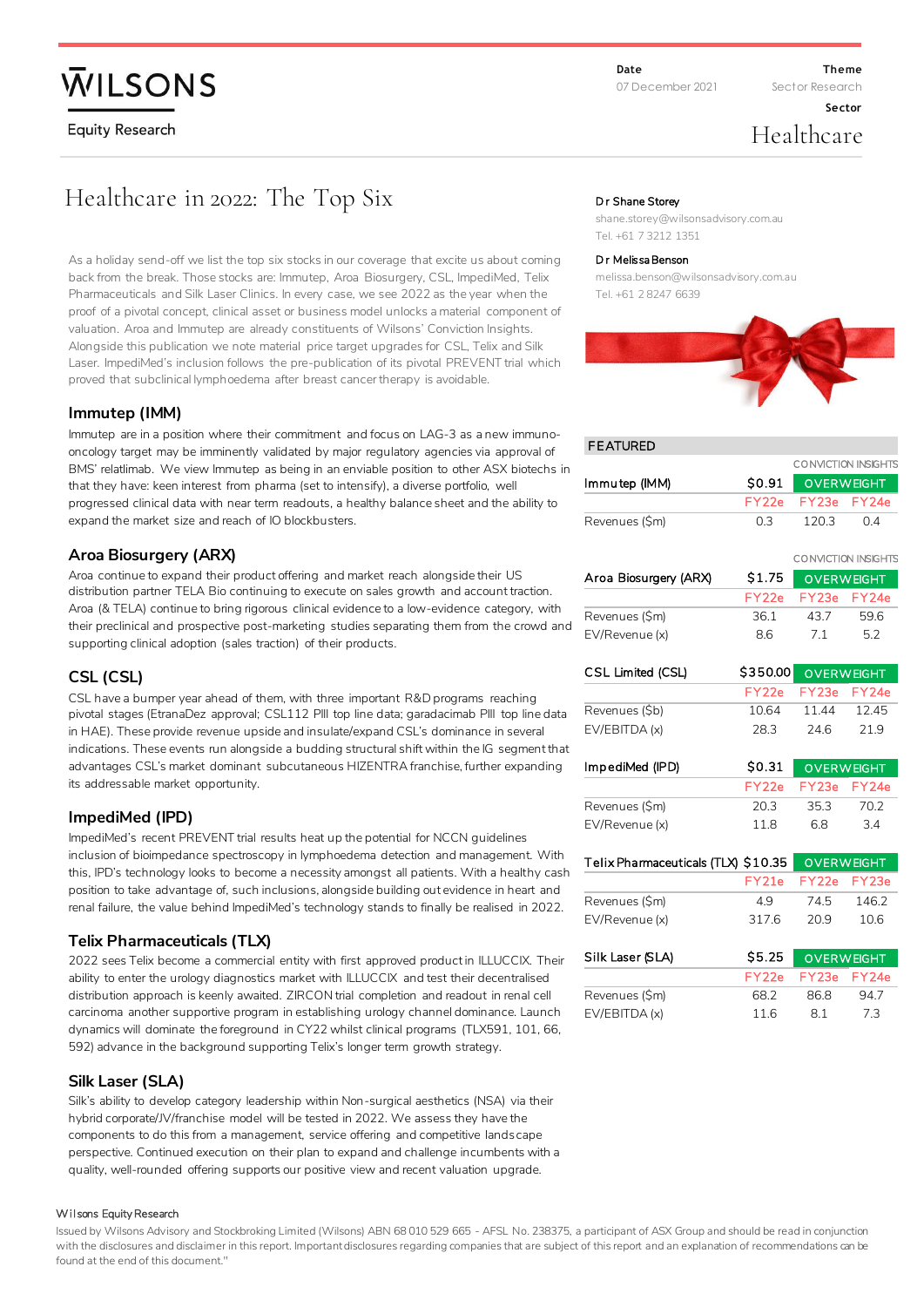## **Wilsons' Healthcare coverage overview**

## **Table 1. Current Healthcare coverage universe across Biopharma, Medical Device and Healthcare services**

| Company Name                               |               | Ticker Mktcap (\$M) |       | EV/EBITDA |       |        | EV/Revenue |       |              |        |            |
|--------------------------------------------|---------------|---------------------|-------|-----------|-------|--------|------------|-------|--------------|--------|------------|
|                                            |               |                     | FY22e | FY23e     | FY24e | FY22e  | FY23e      | FY24e | <b>Rec</b>   | PT     | <b>TSR</b> |
|                                            |               |                     |       |           |       |        |            |       |              |        |            |
| <b>Biopharmaceutical</b>                   |               |                     |       |           |       |        |            |       |              |        |            |
| <b>CSL Ltd</b>                             | CSL.AX        | 135,640             | 38.8x | 34.1x     | 29.5x | 12.8x  | 11.9x      | 10.7x | $\circ$      | 350.00 | 19%        |
| <b>Telix Pharmaceuticals Ltd</b>           | TLX.AX        | 1,857               |       |           | 16.2x | 115.6x | 15.2x      | 6.0x  | $\circ$      | 10.35  | 65%        |
| <b>Clinuvel Pharmaceuticals Ltd</b>        | CUV.AX        | 1,439               | 40.1x | 28.7x     | 18.6x | 22.2x  | 15.5x      | 11.4x | <b>MW</b>    | 33.19  | 17%        |
| Mayne Pharma Group Ltd                     | MYX.AX        | 483                 | 13.4x | 6.7x      | 4.4x  | 1.8x   | 1.5x       | 1.3x  | $\circ$      | 0.40   | 54%        |
| Immutep Ltd                                | <b>IMM.AX</b> | 402                 |       |           |       |        |            |       | $\circ$      | 0.91   | 107%       |
| Opthea Ltd                                 | OPT.AX        | 388                 |       |           |       |        |            |       | $\circ$      | 1.85   | 69%        |
| Antisense Therapeutics Ltd                 | ANP.AX        | 127                 |       |           |       |        |            |       | $\circ$      | 0.63   | 250%       |
| <b>Medical device</b>                      |               |                     |       |           |       |        |            |       |              |        |            |
| Resmed Inc                                 | RMD.AX        | 53,032              | 27.7x | 25.2x     | 23.0x | 9.4x   | 8.9x       | 8.3x  | <b>MW</b>    | 43.50  | 19%        |
| Cochlear Ltd                               | COH.AX        | 14,084              | 35.9x | 31.5x     | 28.1x | 9.8x   | 8.8x       | 8.0x  | <b>MW</b>    | 217.21 | 4%         |
| Fisher & Paykel Healthcare Corporation Ltd | FPH.AX        | 18,079              | 29.2x | 29.7x     | 25.9x | 10.5x  | 10.6x      | 9.6x  | $\circ$      | 35.00  | 15%        |
| Nanosonics Ltd                             | NAN.AX        | 1,635               | 88.7x | 56.0x     | 42.5x | 11.6x  | 10.0x      | 8.7x  | МW           | 7.18   | 34%        |
| Polynovo Ltd                               | PNV.AX        | 941                 |       | 145.0x    | 44.1x | 40.4x  | 25.5x      | 18.7x | МW           | 1.42   | 4%         |
| <b>AVITA Medical Inc</b>                   | AVH.AX        | 459                 |       |           |       | 12.9x  | 9.3x       | 5.9x  | <b>MW</b>    | 5.75   | 57%        |
| Aroa Biosurgery Ltd                        | ARX.AX        | 379                 |       |           |       | 9.5x   | 7.1x       | 5.3x  | $\circ$      | 1.75   | 61%        |
| ImpediMed Ltd                              | IPD.AX        | 297                 |       |           |       | 14.6x  | 9.3x       | 5.2x  | $\mathbf{o}$ | 0.31   | 88%        |
| EBR Systems Inc                            | EBR.AX        | 267                 |       |           |       |        |            |       | $\circ$      | 1.50   | 52%        |
| Next Science Ltd                           | NXS.AX        | 247                 |       |           | 12.9x | 21.0x  | 7.0x       | 4.4x  | $\circ$      | 2.00   | 61%        |
| Somnomed Ltd                               | SOM.AX        | 195                 |       | 21.6x     | 16.4x | 2.3x   | 2.0x       | 1.8x  | МW           | 2.40   | 3%         |
| Lumos Diagnostics Holdings Ltd             | LDX.AX        | 139                 |       |           |       | 6.3x   | 5.0x       | 3.8x  | $\circ$      | 1.52   | 79%        |
| Cleanspace Holdings Ltd                    | CSX.AX        | 112                 |       |           |       | 5.3x   | 4.2x       | 3.1x  | МW           | 1.50   | 11%        |
| Oncosil Medical Ltd                        | OSL.AX        | 34                  |       |           |       | 59.7x  | 6.9x       | 2.9x  | $\circ$      | 0.17   | 315%       |
| <b>Healthcare services</b>                 |               |                     |       |           |       |        |            |       |              |        |            |
| Ramsay Health Care Ltd                     | RHC.AX        | 15,516              | 12.3x | 10.6x     | 10.0x | 1.8x   | 1.7x       | 1.6x  | <b>MW</b>    | 70.00  | 8%         |
| Integral Diagnostics Ltd                   | <b>IDX.AX</b> | 955                 | 13.6x | 11.8x     | 11.0x | 3.4x   | 3.1x       | 2.9x  | $\circ$      | 5.17   | 16%        |
| Pacific Smiles Group Ltd                   | PSQ.AX        | 438                 | 25.6x | 12.9x     | 10.5x | 3.2x   | 2.5x       | 2.2x  | МW           | 2.95   | 10%        |
| Capitol Health Ltd                         | CAJ.AX        | 378                 | 8.2x  | 8.9x      | 7.8x  | 2.3x   | 2.2x       | 2.1x  | МW           | 0.35   | 4%         |
| Silk Laser Australia Ltd                   | SLA.AX        | 228                 | 14.2x | 11.0x     | 8.5x  | 2.9x   | 2.2x       | 2.0x  | $\circ$      | 5.25   | 22%        |

*Source: Wilsons.* 

*Shaded stocks are members of Wilsons' Conviction Insights.* 

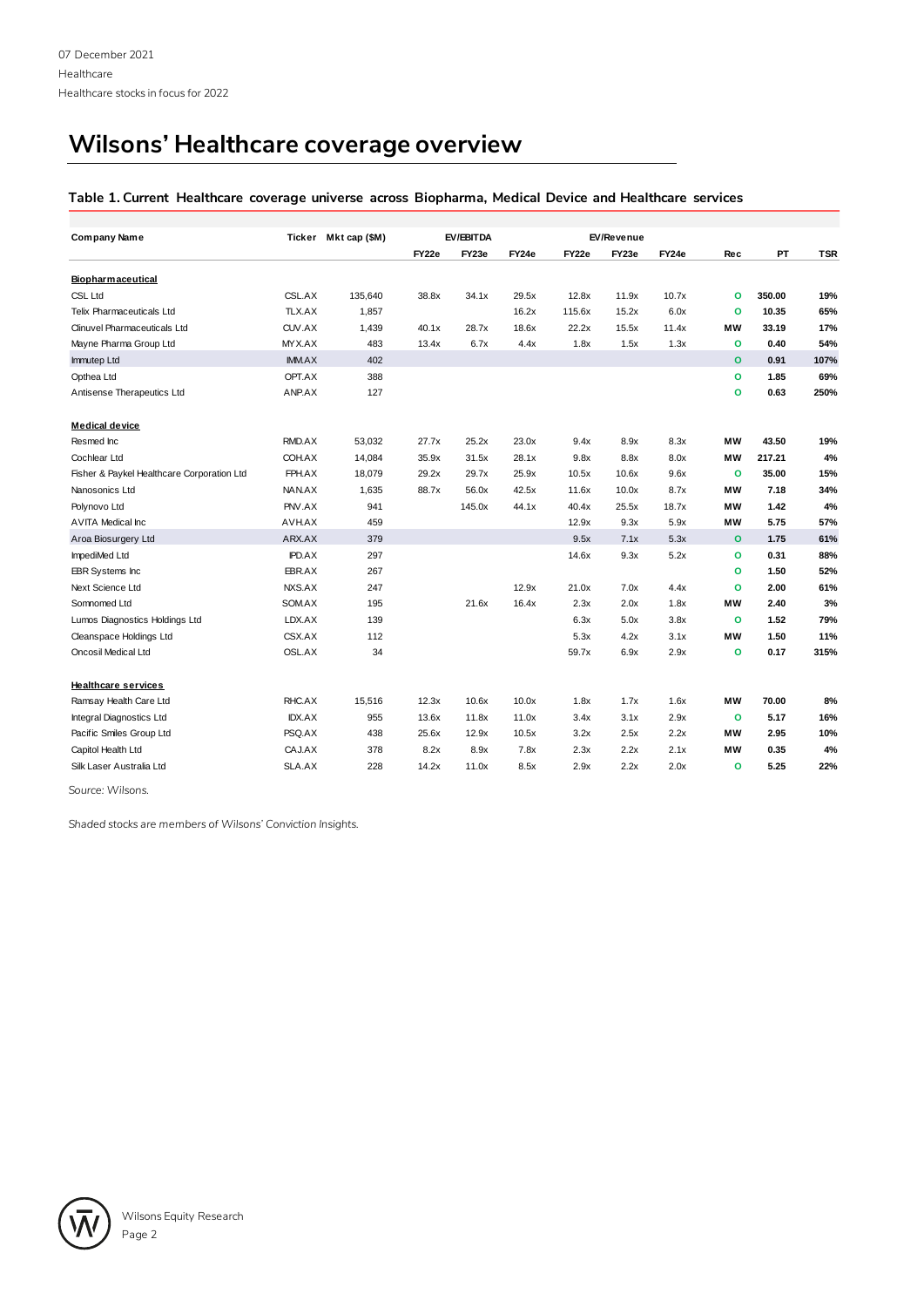## **Immutep (IMM)** CONVICTION INSIGHTS

## **OVER WEIGHT**

## **PT: \$0.91 per share**

### Immutep benefits from external validation of LAG-3 target in Immuno-oncology

LAG-3 validated as the third important Immuno-oncology target. Immuno-oncology has dramatically changed how we treat cancer and the survival outlook for patients with late stage and metastatic disease. Since the first approval of an immune checkpoint inhibitor (Bristol Myers Squibb's ipilimumab) in 2011 we have seen only two target pathways arise in this field; CTLA-4 (ipilimumab's target) and PD-1/PD-L1 (the target/s of six approved checkpoint inhibitors). To date, this class of drugs (immune checkpoint inhibitors), annualises >US\$30B in sales from seven approved assets. Merck's pembrolizumab (anti-PD-1) first approved in 2015 is a blockbuster that is now used in >13 cancer indications, annualising US\$16B in sales (Figure 1). LAG-3 is the most advanced novel immune checkpoint target, which could see it's first targeted drug approval in 1Q'22 via BMS' relatlimab (anti-LAG-3 drug), adding LAG-3 to CTLA-4 and PD-1/PD-L1 as the third important immune checkpoint target pathway in oncology.

## R elatlimab approval is a re-rating catalyst for

Immutep. Regulatory approval of BMS' anti-LAG-3 asset validates Immutep's core pipeline target, LAG-3. Approval of relatlimab by FDA we believe triggers a hive of activity and interest in LAG-3 directed assets within the pharmaceutical sector. Relatlimab's PDUFA date with FDA is 19 March 2022. Immutep's lead asset, Efti, does not modulate LAG-3 in the same manner as relatlimab. The asset IMM have outlicensed to Novartis (LAG525) does act in this manner however and therefore relatlimab approval could be seen as a positive readthrough for this asset. Efti, on the other hand, is mechanistically unique and can 'boost' immune response even in patients that lack LAG-3 expression on target T-cells,





*<sup>^2021</sup> figures based on annualised 1H21 reported sales. Source: Wilsons, MSD, BMS, Roche.* 

which expands Efti's applicability and potential to synergistically enhance other IO regimens such as Keytruda. The ability to expand the market of an established blockbuster, as opposed to compete against it, is a key part of our positive investment thesis on Immutep.

1 H'22 an important readout period for IMM's non-small cell lung cancer (NSCLC) program; potential licensing catalyst. The Phase II TACTI-002 study (in partnership with MSD) has now completed extension of Cohort A (1<sup>st</sup> line NSCLC) to 110 patients (previously 36). We expect readouts from these additional 74 patients in 1H'22 with respect to progression-free survival (PFS) and response rate (ORR) – key efficacy measures dictating Phase IIb/III trial progression. If IMM can replicate initial data (n=36) in the expanded cohort we anticipate this would be a catalyst for licensing activity for Efti in this indication, noting that the next phase of clinical development requires significant investment best suited to strategic pharma partnership.

New clinical trial programs get underway: AIPAC-III in breast cancer. In CY22 we also see Immutep deepen their clinical development pipeline with their first Phase III registrational trial in metastatic HR<sup>+</sup> /HER2- breast cancer get underway (IND approval expected early 1H, recruitment underway before 2H'22). This trial, coined AIPAC-III, will evalute the potential for Efti to add to existing standard of care chemotherapy to enhance response rates and survival (without added toxicity), which we have seen to date from the Phase IIb AIPAC data, specifically in younger (<65yr) patients. We model a potential opportunity for Efti in those <65 years of US\$750M peak sales in this indication, where very little innovation is occurring.

TACTI-003 in HNSCC. We expect 1H'22 to be a key recruitment period for IMM's Phase IIb study in 1<sup>st</sup> line head and neck cancer (HNSCC) in partnership with Merck (MSD). TACTI-003 aims to extend on the positive data in  $2^{nd}$  line patients from TACTI-002, and has the potential to support an accelerated path to market should data be outstanding (i.e. consistent with TACTI-002 outcomes) further buoyed by their FDA Fast Track designation status.

Valuation. Our risked PT of \$0.91 per share is a SOTP real options valution comprised of a) Efti in breast cancer (\$0.30/sh); b) Efti in HNSCC (\$0.09/sh) and c) Efti licensing in NSCLC (\$0.53/sh). No other assets included. Unrisked PT is \$2.33 per share.

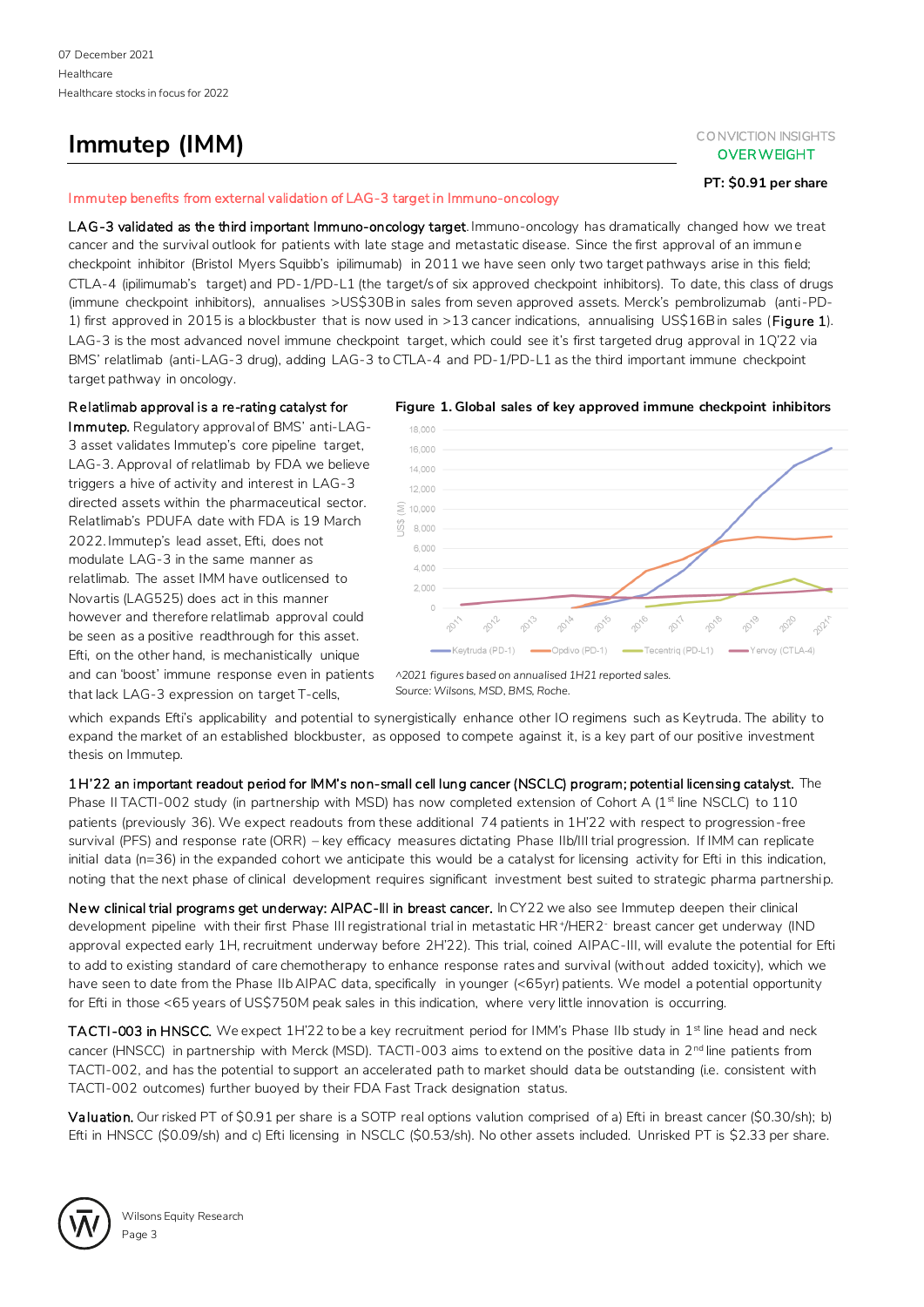## **Aroa Biosurgery (ARX)** CONVICTION INSIGHTS

## Surgical reopening, SYMPHONY launch and MYRIAD traction drives growth for Aroa

MYRIAD salesforce formed; CY22 key commercial ramp year. Aroa now have a MYRIAD-focused US direct sales force of >20 reps to drive MYRIAD adoption and have the product/s on formulary with several key GPOs. The growth expected from the MYRIAD franchise is supported by the newly added Morcells™ product approved in April 2021, to complement the MYRIAD Matrix sheet product. We have already seen excellent traction with Morcells and expect it to ctoninue to contribute positively to ARX's gross margin given it is a product manufactured from the 'scrap' or waste matrix sheeting (>95% GM). As a reminder, >50% of ACell's business (prior to Integra acquisition) was from their particle product (MicroMatrix® akin to Aroa's Morcells™) (see Figure 2). A dearth of these type of products in the inpatient wound market gives Aroa an excellent platform for sales traction and adoption.

SYMPHONY launch in 1Q'22 expands into new market for Aroa. The launch of Aroa's new skin substitute product, SYMPHONY, which received FDA clearance in July 2020, is due in 1Q'22. The delay was initially to accommodate potential changes to CMS reimbursement in outpatient wound care which did not eventuate, which may have guided Aroa in pricing determination. Nevertheless, Aroa can

proceed with the knowledge that SYMPHONY is a product that can/will be used in preference to biologics such as Epifix®, AlloDerm<sup>®</sup> and Integra<sup>®</sup> due to pricing benefits. We anticipate Aroa can offer SYMPHONY at a ~40-50% discount to existing biologic skin substitutes which typically retail at US\$6,000-US\$10,000 per device. Aroa estimates a SYMPHONY TAM of US\$1B with a focus on hard to heal wounds in patients with comorbidities (i.e. diabetic foot ulcers, venous leg ulcers). This is an area of wound care responsible for the most CMS spending, with diabetic foot ulcers alone estimated to cost CMS >US\$6.2B/yr to manage<sup>1</sup>. There is potential for SYMPHONY to expand the adoption of Endoform product use also given product complementarity. We model material SYMPHONY contribution from FY24.

TELA traction with GPOs likely to continue and expand. We view TELA Bio's ability to snag additional GPO accounts (i.e. Vizient, Ascension) as likely given the traction they have seen with their existing GPO wins (HealthTrust, Premier) and the tenacity of their sales team/management. As a reminder, TELA continue to average 137% of quarterly revenues per HealthTrust GPO account versus others (Figure 3) which makes for an effective use of sales & marketing resources.

Ov iTex portfolio continues to ride robotic trend in hernia. The Ovitex LPR product range is uniquely positioned in the hernia market in that it is a biological material that has the strength to be used in laproscopic and robotically-assisted surgical repairs. Other biologics in this category do not have the strength or flexibility to be used in this setting to this degree. We expect incremental launches in the OviTex LPR range to increase robotics share in hernia.

## **Figure 3. TELA Bio account revenue split estimates between HealthTrust GPO (HPD) and other/IDN accounts**



*Source: Wilsons estimates, TELA Bio.*

R&D pipeline well funded and has found a home. Aroa's dead space management product currently under development (~CY23 launch expected) is now well capitalised to ensure the clinical studies can be conducted swiftly and in full. Further, TELA Bio have committed to taking ownership of the new system, pending FDA approval, to add it to their existing OviTex product portfolio. We have not done extensive market evaluation of this product but understand there is a sizable opportunity in the area of surgical complication management (e.g. surgical wound dehiscence in plastics, orthopaedics, obstetrics).

Valuation. Our price target of \$1.75 per share implies a ~13.2x FY23e EV/Revenue. Aroa currently trades at 7.5x FY23e EV/Revenue which is a material discount to ASX wound care peer PolyNovo (PNV) at 15.8x on the same metric.

<sup>1</sup> Nussbaum SR *et al.* 2018. An Economic Evaluation of the Impact, Cost, and Medicare Policy Implications of Chronic Nonhealing Wounds. *Value in Health*. 21: 27-32.

Wilsons Equity Research Page 4

## **OVER WEIGHT**

**PT: \$1.75 per share**

**Figure 2. MicroMatrix accounts for ~50% total ACell revenues**



*Source: ACell, Wilsons.*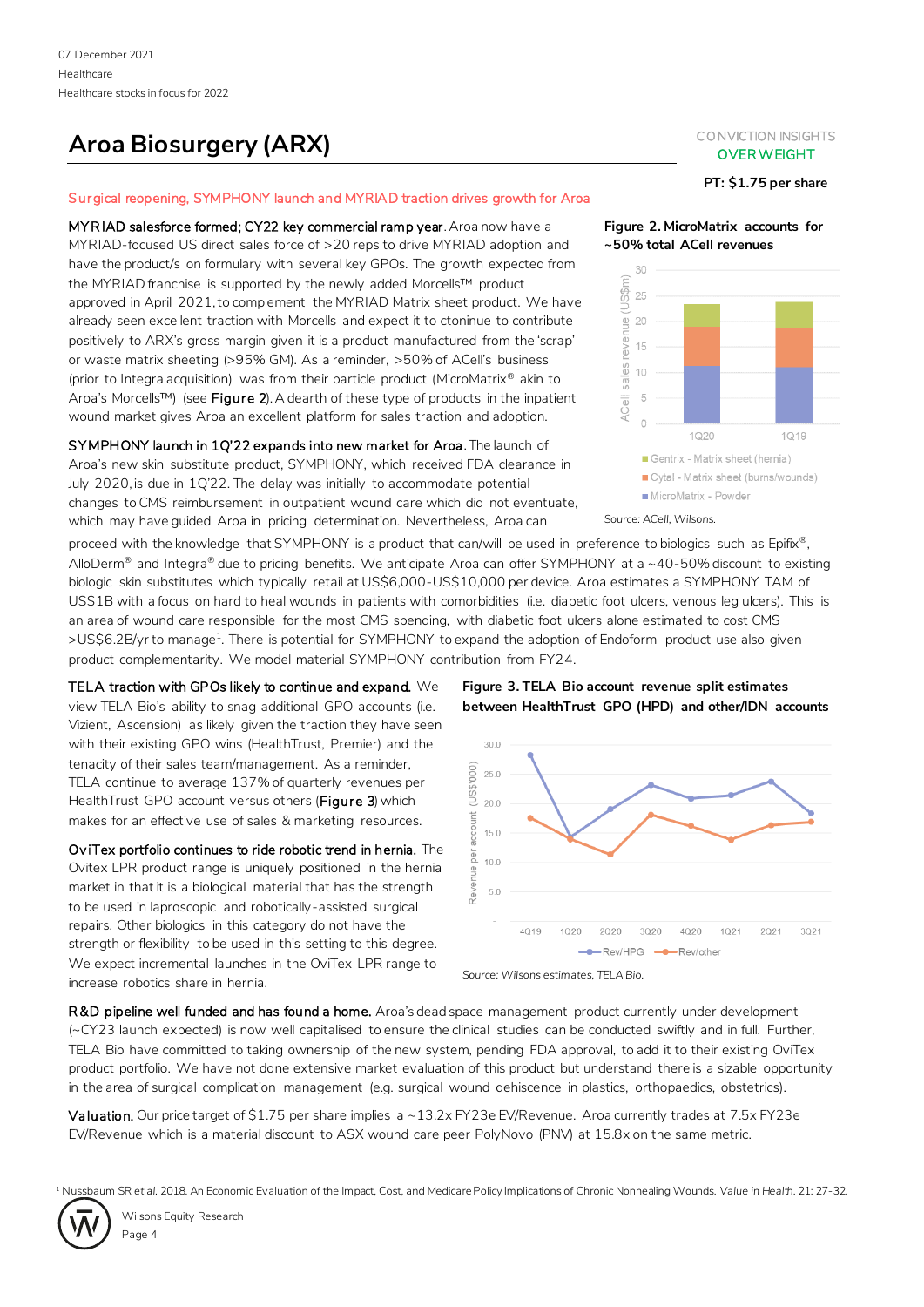## **CSL Limited (CSL) CSL OVER WEIGHT**

**PT: \$350 per share**

### R e-establish dominance in plasma during the biggest year for R&D in the company's history

## Structurally stronger in plasma post-COVID driven by US channel presence and dominance in subcutaneous IG

(HIZENTRA). Plasma collection dynamics should continue to normalise over the next 12-18 months. Our view is that higher collection costs are likely to endure as donor fee expectations could remain elevated and collection networks must expand int o new territories. Our sense is that CSL Behring has strengthened competitively in the US market and that could persist. Structurally we expect the IG mix can trend further towards subcutaneous. In that case CSL market share should benefit as HIZENTRA is preferred to other 20% IG options (CUVITRU, XEMBIFY).

Major market filings and approvals for EtranaDez (haemophilia B gene therapy). All patients enrolled in HOPE-B were expected to be through 78-week follow-up by the end of Sep-Q setting up BLA/MAA filings in 1Q 2022. EtranaDez has Orphan Drug designation and is eligible for biologic exclusivities if approved in late 2023. We have EtranaDez sales in our model from FY24e expecting the asset to do best in the under-served, late-adolescent / early-adult cohorts. In that sense we see EtranaDez as accretive to CSL's haemophilia franchise and a conduit to IDELVION therapy. EtranaDez is also materially accretive to Behring's gross margin if pricing expectations (US\$2M/dose) are realised.

Piv otal data from CSL's AEGIS-II Phase III trial. Phase III trial enrolment has passed 80%. We expect a third interim analysis (efficacy driven) to report around Aug-22 with top line results potentially by end-2022. Note the primary endpoint in thi9s study is short: a 90-day follow-up recording time to first occurrence of any component of MACE (cardiovascular death, myocardial infarction or stroke). In recent months the mechanistic basis for CSL112 (plasma derived apolipoprotein A1) has firmed as more data is published from Phase IIB (AEGIS-I). Our CSL forecasts do not include CSL112, the financial outlook for which we assess in detail, early 2022.

The anti-FcRn movement in CIDP comes to

nothing. The prospect for 'anti-FcRn' fearmongering is reasonably low over the next 12 months with ArgenX's Phase III [ADHERE](https://www.clinicaltrials.gov/ct2/show/NCT04281472) trial in CIDP delayed into mid-2023. Our view on that trial is that the autoantibody component of CIDP pathogenesis is too weak to expect much from efgartigimod. IG therapy should remain standard of care in CIDP given its ability to address immune-driven inflammation. We are expecting ArgenX's efgartigimod to be approved by FDA on the 17th December for myasthenia gravis (MG).

**Table 2. CSL Behring earnings summary (FY20-FY24e)**

| 1H<br>2Н<br>$(S \in \mathsf{m} \mathsf{m})$<br><b>FY20</b><br><b>FY21</b><br>FY22e<br>FY23e<br><b>FY24e</b><br>659<br>674<br>365<br>356<br>721<br>795<br>920<br>Recombinant haemophilia<br>463<br>365<br>433<br>220<br>200<br>420<br>395<br>pdCoag<br><b>Albumin</b><br>640<br>1.071<br>550<br>600<br>1.150<br>1.250<br>1.340<br><b>Immunoglobulins</b><br><b>MG</b><br>2,699<br>2,581<br>1.325<br>1.450<br>2,775<br>3,150<br>3,470<br><b>SCIG</b><br>1.315<br>1,542<br>800<br>900<br>1,700<br>1,789<br>2,025<br>188<br>115<br>135<br>Other<br>115<br>90<br>25<br>135<br><b>Specialty products</b><br>780<br>677<br>724<br>400<br>380<br>875<br>926<br>Beriplex / Kcentra<br>175<br>170<br>85<br>85<br>170<br>170<br>170<br>Other periOp bleeding<br>337<br>384<br>197<br>220<br>470<br>555<br><b>HAEGARDA</b><br>417<br>258<br>100<br>225<br>200<br>200<br><b>Berinert</b><br>245<br>125<br>250<br>AATD, Other<br>251<br>247<br>150<br>100<br>250<br>250<br>9<br>1<br>Other product sales<br>1<br>1<br>1<br>1<br>÷,<br>34<br>3<br>3<br>18<br>21<br>21<br>21<br>Other income<br>HPV and other licensing<br>149<br>384<br>90<br>55<br>145<br>145<br>145<br><b>Total Product sales</b><br>7,670<br>8,724<br>8,187<br>4,283<br>4.441<br>9,480<br>10,357<br>10,523<br>4.376<br>4.514<br><b>Total Revenue</b><br>7,854<br>8,574<br>8.890<br>9.646<br>7%<br>9%<br>3%<br>10%<br>4%<br>9%<br>9%<br>- pcp growth<br>4,540<br>4,848<br>2,577<br>2,312<br>4,889<br>5,590<br>6,113<br><b>Gross profit</b><br>57.8%<br>56.5%<br>58.9%<br>51.2%<br>55.0%<br>58.0%<br>58.1%<br>Gross margin<br>SG&A<br>782<br>696<br>450<br>425<br>875<br>1.000<br>1,100<br>R&D<br>922<br>1,001<br>555<br>550<br>1,105<br>1,150<br>1,225<br>3,788<br><b>Segment EBITDA</b><br>2,804<br>1,572<br>1.337<br>2,909<br>3,150<br>3,440<br>35.7%<br>36.7%<br>35.9%<br>29.6%<br>32.7%<br>35.7%<br>36.0%<br><b>EBITDA</b> margin<br>310<br>375<br>Depreciation<br>343<br>169<br>190<br>359<br>375<br>Amortisation<br>43<br>67<br>36<br>32<br>68<br>72<br>72<br>3,341<br>2.690<br>2.482<br>2.993<br><b>Segment EBIT</b><br>2.451<br>1.367<br>1.115 | <b>CSL BEHRING</b> |  |  |  |  |
|-----------------------------------------------------------------------------------------------------------------------------------------------------------------------------------------------------------------------------------------------------------------------------------------------------------------------------------------------------------------------------------------------------------------------------------------------------------------------------------------------------------------------------------------------------------------------------------------------------------------------------------------------------------------------------------------------------------------------------------------------------------------------------------------------------------------------------------------------------------------------------------------------------------------------------------------------------------------------------------------------------------------------------------------------------------------------------------------------------------------------------------------------------------------------------------------------------------------------------------------------------------------------------------------------------------------------------------------------------------------------------------------------------------------------------------------------------------------------------------------------------------------------------------------------------------------------------------------------------------------------------------------------------------------------------------------------------------------------------------------------------------------------------------------------------------------------------------------------------------------------------------------------------------------------------------------------------------------------------------------------------------------------------------------------------------------------------------------------------------|--------------------|--|--|--|--|
|                                                                                                                                                                                                                                                                                                                                                                                                                                                                                                                                                                                                                                                                                                                                                                                                                                                                                                                                                                                                                                                                                                                                                                                                                                                                                                                                                                                                                                                                                                                                                                                                                                                                                                                                                                                                                                                                                                                                                                                                                                                                                                           |                    |  |  |  |  |
|                                                                                                                                                                                                                                                                                                                                                                                                                                                                                                                                                                                                                                                                                                                                                                                                                                                                                                                                                                                                                                                                                                                                                                                                                                                                                                                                                                                                                                                                                                                                                                                                                                                                                                                                                                                                                                                                                                                                                                                                                                                                                                           |                    |  |  |  |  |
|                                                                                                                                                                                                                                                                                                                                                                                                                                                                                                                                                                                                                                                                                                                                                                                                                                                                                                                                                                                                                                                                                                                                                                                                                                                                                                                                                                                                                                                                                                                                                                                                                                                                                                                                                                                                                                                                                                                                                                                                                                                                                                           |                    |  |  |  |  |
|                                                                                                                                                                                                                                                                                                                                                                                                                                                                                                                                                                                                                                                                                                                                                                                                                                                                                                                                                                                                                                                                                                                                                                                                                                                                                                                                                                                                                                                                                                                                                                                                                                                                                                                                                                                                                                                                                                                                                                                                                                                                                                           |                    |  |  |  |  |
|                                                                                                                                                                                                                                                                                                                                                                                                                                                                                                                                                                                                                                                                                                                                                                                                                                                                                                                                                                                                                                                                                                                                                                                                                                                                                                                                                                                                                                                                                                                                                                                                                                                                                                                                                                                                                                                                                                                                                                                                                                                                                                           |                    |  |  |  |  |
|                                                                                                                                                                                                                                                                                                                                                                                                                                                                                                                                                                                                                                                                                                                                                                                                                                                                                                                                                                                                                                                                                                                                                                                                                                                                                                                                                                                                                                                                                                                                                                                                                                                                                                                                                                                                                                                                                                                                                                                                                                                                                                           |                    |  |  |  |  |
|                                                                                                                                                                                                                                                                                                                                                                                                                                                                                                                                                                                                                                                                                                                                                                                                                                                                                                                                                                                                                                                                                                                                                                                                                                                                                                                                                                                                                                                                                                                                                                                                                                                                                                                                                                                                                                                                                                                                                                                                                                                                                                           |                    |  |  |  |  |
|                                                                                                                                                                                                                                                                                                                                                                                                                                                                                                                                                                                                                                                                                                                                                                                                                                                                                                                                                                                                                                                                                                                                                                                                                                                                                                                                                                                                                                                                                                                                                                                                                                                                                                                                                                                                                                                                                                                                                                                                                                                                                                           |                    |  |  |  |  |
|                                                                                                                                                                                                                                                                                                                                                                                                                                                                                                                                                                                                                                                                                                                                                                                                                                                                                                                                                                                                                                                                                                                                                                                                                                                                                                                                                                                                                                                                                                                                                                                                                                                                                                                                                                                                                                                                                                                                                                                                                                                                                                           |                    |  |  |  |  |
|                                                                                                                                                                                                                                                                                                                                                                                                                                                                                                                                                                                                                                                                                                                                                                                                                                                                                                                                                                                                                                                                                                                                                                                                                                                                                                                                                                                                                                                                                                                                                                                                                                                                                                                                                                                                                                                                                                                                                                                                                                                                                                           |                    |  |  |  |  |
|                                                                                                                                                                                                                                                                                                                                                                                                                                                                                                                                                                                                                                                                                                                                                                                                                                                                                                                                                                                                                                                                                                                                                                                                                                                                                                                                                                                                                                                                                                                                                                                                                                                                                                                                                                                                                                                                                                                                                                                                                                                                                                           |                    |  |  |  |  |
|                                                                                                                                                                                                                                                                                                                                                                                                                                                                                                                                                                                                                                                                                                                                                                                                                                                                                                                                                                                                                                                                                                                                                                                                                                                                                                                                                                                                                                                                                                                                                                                                                                                                                                                                                                                                                                                                                                                                                                                                                                                                                                           |                    |  |  |  |  |
|                                                                                                                                                                                                                                                                                                                                                                                                                                                                                                                                                                                                                                                                                                                                                                                                                                                                                                                                                                                                                                                                                                                                                                                                                                                                                                                                                                                                                                                                                                                                                                                                                                                                                                                                                                                                                                                                                                                                                                                                                                                                                                           |                    |  |  |  |  |
|                                                                                                                                                                                                                                                                                                                                                                                                                                                                                                                                                                                                                                                                                                                                                                                                                                                                                                                                                                                                                                                                                                                                                                                                                                                                                                                                                                                                                                                                                                                                                                                                                                                                                                                                                                                                                                                                                                                                                                                                                                                                                                           |                    |  |  |  |  |
|                                                                                                                                                                                                                                                                                                                                                                                                                                                                                                                                                                                                                                                                                                                                                                                                                                                                                                                                                                                                                                                                                                                                                                                                                                                                                                                                                                                                                                                                                                                                                                                                                                                                                                                                                                                                                                                                                                                                                                                                                                                                                                           |                    |  |  |  |  |
|                                                                                                                                                                                                                                                                                                                                                                                                                                                                                                                                                                                                                                                                                                                                                                                                                                                                                                                                                                                                                                                                                                                                                                                                                                                                                                                                                                                                                                                                                                                                                                                                                                                                                                                                                                                                                                                                                                                                                                                                                                                                                                           |                    |  |  |  |  |
|                                                                                                                                                                                                                                                                                                                                                                                                                                                                                                                                                                                                                                                                                                                                                                                                                                                                                                                                                                                                                                                                                                                                                                                                                                                                                                                                                                                                                                                                                                                                                                                                                                                                                                                                                                                                                                                                                                                                                                                                                                                                                                           |                    |  |  |  |  |
|                                                                                                                                                                                                                                                                                                                                                                                                                                                                                                                                                                                                                                                                                                                                                                                                                                                                                                                                                                                                                                                                                                                                                                                                                                                                                                                                                                                                                                                                                                                                                                                                                                                                                                                                                                                                                                                                                                                                                                                                                                                                                                           |                    |  |  |  |  |
|                                                                                                                                                                                                                                                                                                                                                                                                                                                                                                                                                                                                                                                                                                                                                                                                                                                                                                                                                                                                                                                                                                                                                                                                                                                                                                                                                                                                                                                                                                                                                                                                                                                                                                                                                                                                                                                                                                                                                                                                                                                                                                           |                    |  |  |  |  |
|                                                                                                                                                                                                                                                                                                                                                                                                                                                                                                                                                                                                                                                                                                                                                                                                                                                                                                                                                                                                                                                                                                                                                                                                                                                                                                                                                                                                                                                                                                                                                                                                                                                                                                                                                                                                                                                                                                                                                                                                                                                                                                           |                    |  |  |  |  |
|                                                                                                                                                                                                                                                                                                                                                                                                                                                                                                                                                                                                                                                                                                                                                                                                                                                                                                                                                                                                                                                                                                                                                                                                                                                                                                                                                                                                                                                                                                                                                                                                                                                                                                                                                                                                                                                                                                                                                                                                                                                                                                           |                    |  |  |  |  |
|                                                                                                                                                                                                                                                                                                                                                                                                                                                                                                                                                                                                                                                                                                                                                                                                                                                                                                                                                                                                                                                                                                                                                                                                                                                                                                                                                                                                                                                                                                                                                                                                                                                                                                                                                                                                                                                                                                                                                                                                                                                                                                           |                    |  |  |  |  |
|                                                                                                                                                                                                                                                                                                                                                                                                                                                                                                                                                                                                                                                                                                                                                                                                                                                                                                                                                                                                                                                                                                                                                                                                                                                                                                                                                                                                                                                                                                                                                                                                                                                                                                                                                                                                                                                                                                                                                                                                                                                                                                           |                    |  |  |  |  |
|                                                                                                                                                                                                                                                                                                                                                                                                                                                                                                                                                                                                                                                                                                                                                                                                                                                                                                                                                                                                                                                                                                                                                                                                                                                                                                                                                                                                                                                                                                                                                                                                                                                                                                                                                                                                                                                                                                                                                                                                                                                                                                           |                    |  |  |  |  |
|                                                                                                                                                                                                                                                                                                                                                                                                                                                                                                                                                                                                                                                                                                                                                                                                                                                                                                                                                                                                                                                                                                                                                                                                                                                                                                                                                                                                                                                                                                                                                                                                                                                                                                                                                                                                                                                                                                                                                                                                                                                                                                           |                    |  |  |  |  |
|                                                                                                                                                                                                                                                                                                                                                                                                                                                                                                                                                                                                                                                                                                                                                                                                                                                                                                                                                                                                                                                                                                                                                                                                                                                                                                                                                                                                                                                                                                                                                                                                                                                                                                                                                                                                                                                                                                                                                                                                                                                                                                           |                    |  |  |  |  |
|                                                                                                                                                                                                                                                                                                                                                                                                                                                                                                                                                                                                                                                                                                                                                                                                                                                                                                                                                                                                                                                                                                                                                                                                                                                                                                                                                                                                                                                                                                                                                                                                                                                                                                                                                                                                                                                                                                                                                                                                                                                                                                           |                    |  |  |  |  |
|                                                                                                                                                                                                                                                                                                                                                                                                                                                                                                                                                                                                                                                                                                                                                                                                                                                                                                                                                                                                                                                                                                                                                                                                                                                                                                                                                                                                                                                                                                                                                                                                                                                                                                                                                                                                                                                                                                                                                                                                                                                                                                           |                    |  |  |  |  |
|                                                                                                                                                                                                                                                                                                                                                                                                                                                                                                                                                                                                                                                                                                                                                                                                                                                                                                                                                                                                                                                                                                                                                                                                                                                                                                                                                                                                                                                                                                                                                                                                                                                                                                                                                                                                                                                                                                                                                                                                                                                                                                           |                    |  |  |  |  |

*Source: Wilsons*

Expert opinion remains divided as to whether FDA's approval should be conditional on a risk evaluation and mitigation strategy (REMS). A REMS would impose a hard barrier to off-label use in CIDP or other adjacent indications.

Garadacimab asset building towards Phase III read in 2022. CSL's first internally developed, fully humanised monoclonal antibody candidate captured attention when it debuted with stunning Phase II data at the 2019 R&D day. Its Phase III in hereditary angioedema (HAE) has recruited ahead of schedule and reports top-line in Jul-22. HAEGARDA resilience in the face of Takeda's TAKHZYRO has surprised. If approved, garadacimab brings a new mechanism of action to HAE prophylaxis (targeting FXIIa which acts earlier in HAE attacks that TAKHZYRO's target, kallikrein).

Valuation. New price target of \$350 per share equates to 30x FY23e EBITDA (WILSe: US\$4Bn). Note that approximately 10% of our valuation stems from three 'risked' R&D programs: CSL112, EtranaDez and garadacimab.

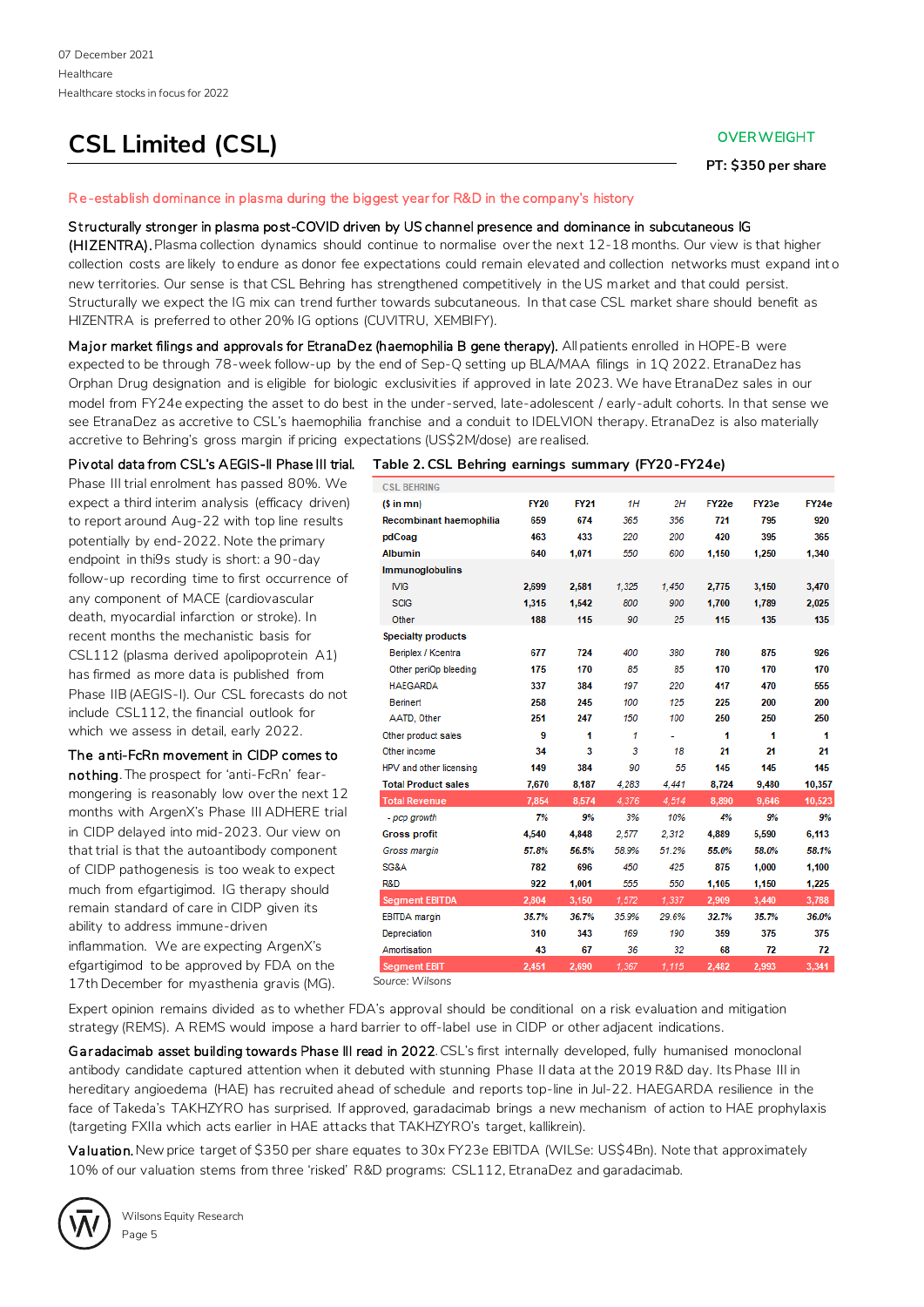## **ImpediMed (IPD) CONSUMER WEIGHT**

**PT: \$0.31 per share**

### NCCN guideline inclusion launches reimbursement and extensive adoption of SOZO

Top line results revealed in PREVENT trial. The randomised, controlled trial enrolled 1,200 breast cancer survivors and randomised 963 of them to prospective surveillance programs using bioimpedance (BIS) (with ImpediMed's SOZO + L-Dex® technology) versus tape measure (TM) with the intention of early detection and prevention of lymphoedema, a key complication follow breast cancer surgery. At 3 years' follow-up BIS proved to be the superior technology, associated with a 59% relative reduction and an 11% absolute reduction in the rate of lymphoedema progression. Importantly, the benefit of using BIS was preserved after adjusting for a range of pre-disposing risk factors. For the primary endpoint, BIS was associated with a 7.9% rate of progression to lymphoedema compared to 19.2% progression for TM. This difference was statistically significant ( $p = 0.016$ ) (Figure 4).

NCCN guidelines key catalyst for SOZO. Following peer review of the PREVENT trial, level 1 evidence may become available. This supplies ImpediMed with further valid reasoning to request changes to

**Figure 4. BIS (using L-Dex®) significantly reduced the proportion of patients progressing to chronic lymphoedema vs. Tape Measure (TM) in PREVENT trial** 

Early Detection and Intervention vs. Progression to Chronic Lymphoedema in



*Source: Ridner et al. (2021[\) preprint,](https://www.medrxiv.org/content/10.1101/2021.10.12.21264773v1) Wilsons.* 

lymphoedema NCCN guidelines to specify use of BIS in lymphoedema early detection and management. We have recently seen changes to NCCN guidelines regarding inclusions for PSMA-directed prostate cancer imaging, representing a key catalyst for Telix's Illucix® product, particularly in driving private payer reimbursement. With lack of competitors in the multiple spectroscopy space (as opposed to singular), inclusion of the BIS technology in NCCN guidelines presents as a sizeable opportunity for SOZO.

Sound revenue model with potential to move to volume-based pricing. Current revenue model for SOZO sits at US\$5K for each device with US\$12-15K per annum per SOZO as an annuity (90% gross margin). Potential changes to NCCN guidelines alongside evidence from the published PREVENT trial have potential to shift the current model to a volume-based pricing approach. The PREVENT trial showed benefits across all risk categories suggesting that all breast cancer survivors should be offered prospective surveillance for subclinical lymphoedema and that it should be instituted as early as possible, posttreatment. Widespread payer support should encourage broad utility across breast cancer -related lymphoedema and emerging use in other FDA-cleared indications (bilateral disease, lower limb). This provides IPD with genuine latitude to move further towards a volume-based approach over time.

Healthy cash position. Following completion of a recent \$35M capital raise, ImpediMed head into 2022 with over \$50M in cash. This allows for continued sales in the lymphoedema sector, through to break even in FY24e. Additionally, it includes the capacity for IPD to continue to focus on the development of SOZO into heart and renal failure indications.

Cracking the renal failure market. SOZO was granted Breakthrough Device Designation by the FDA for a proposed indication in renal failure. Currently there is no scientific method of measuring fluid volume, which forms the basis of a patient's dia lysis treatment (i.e. how much fluid is removed), nor a method to easily keep track of nutritional deficiencies (such as albumin). Both factors contribute to high mortality rates within the first 3 months of initiating dialysis treatment. Given kidney dialysis centres have a large fixed cost component, the loss of patients to death and hospitalisation is problematic for network profitability. With the ability to accurately measure fluid with SOZO, risk of mortality to due to hypovolemia, hypervolemia and nutritional deficiencies is reduced. The top two dialysis providers – DaVita and Fresenius operate over 5,000 centres across the US, providing over 65M treatments annually.

Valuation. Price target maintained at \$0.31/share having recently de-risked the PREVENT trial outcome in our model. Our IPD PT is a risk-weighted DCF that maps to the US lymphoedema and heart failure businesses only. Un-risked valuation is \$0.65/share (implies ~\$1B in EV) and excludes renal for the time being.

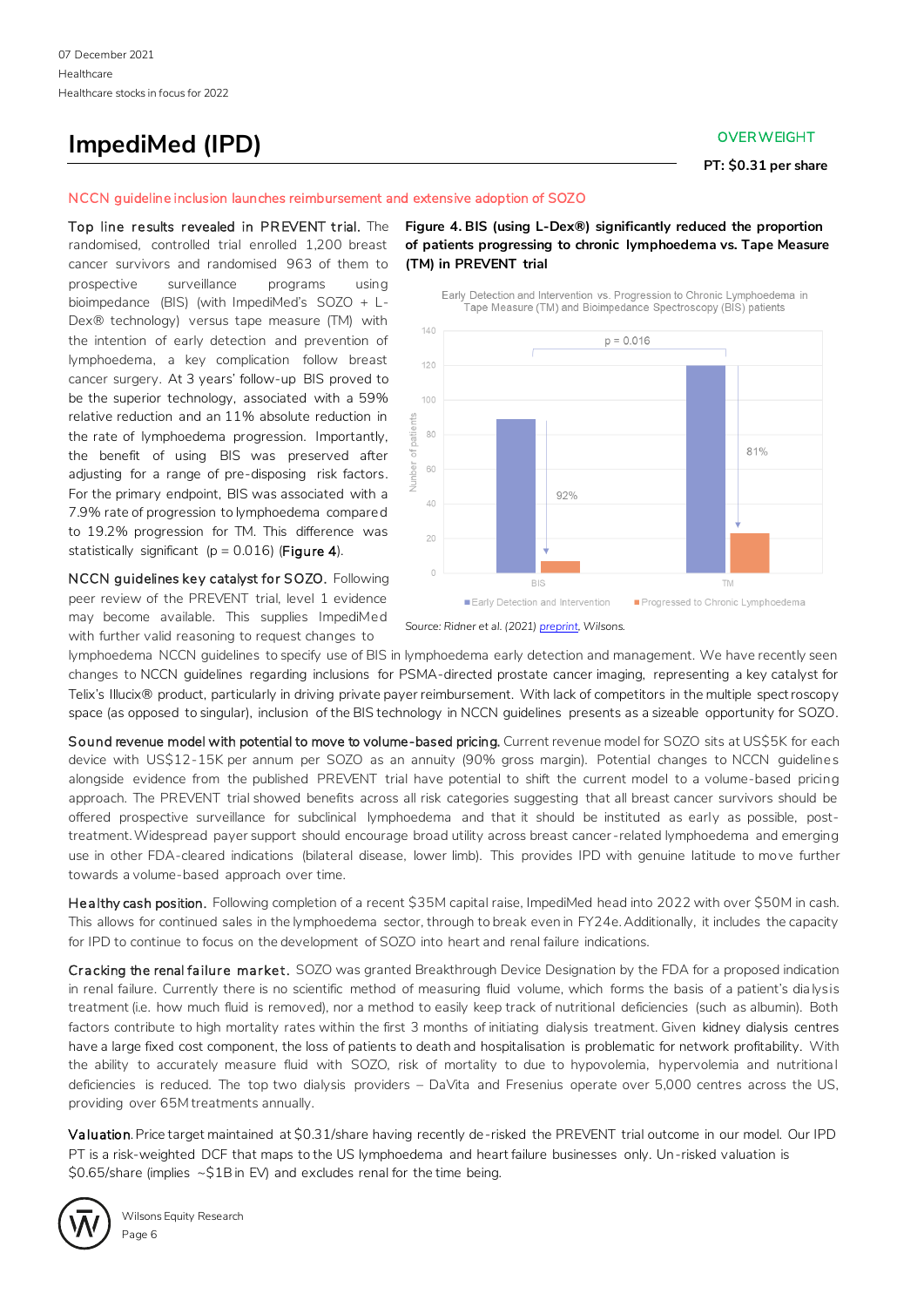## **Telix Pharmaceuticals (TLX) Telix Pharmaceuticals (TLX)**

**PT: \$10.35 per share**

## The commercial organisation lets the numbers do the talking

ILLUCCIX launch dynamics in 2022 can re-rate the stock beyond DCF. Telix recently updated its ILLUCCIX USA TAM estimate to US\$725M (from US\$575M) and has aspirations to capture 40% of that within three years from commercial launch. Our peak sales forecast of US\$200M may be conservative but makes allowance for modest ASP decline and competitor launches including Lantheus, Novartis and Blue Earth (Bracco). We remain comfortable with our FY22e fore cast of A\$77M which is effectively a 9-month contribution with full market access expected from April. At \$6.60 per share Telix trades on 24x FY22e but just 12x FY23e (EV/revenue, with revenue doubling to A\$146M in FY23e). Our sense is that the valuation can remain north of 20x EV/revenue on the basis of ILLUCCIX sales execution and that implies share price growth towards \$10.35 per share (noting our un-risked TLX valuation is \$14/share).

TLX591 parked safely within the ProstACT Phase III campaign. The start of the ProstACT trial series is a positive for valuation in that it will settle design controversies and sideline the efficacy versus toxicity debate for the duration of the pivotal 591 study. As a reminder, ProstACT will test standard of care (SOC) ± a fractionated dose of TLX591 (2 injections of 45 mCi/m2 each, 14 days apart). The most recent trial update confirms that the SOC definition includes at least one prior line of taxane chemotherapy. There is no cross-over in the trial so the availability of an active SOC should help preserve the primary endpoint. The selected dose was associated with median survival of 42.3 months ( $n = 17$ ) in Phase I/II. As a comparator, Novartis reported 15.3 months for 177Lu-PSMA-617 in the VISION Phase III. At 2x45 mCi/m2 TLX591 53% of patients required platelet transfusion to manage haematologic toxicities. Expert opion suggests TLX591 would need a ≥50% efficacy advantage over 177Lu-PSMA-617 to win favour with prescribing medical oncologists.

TLX592 takes the lead in the prostate cancer therapy narrative. TLX592 combines an optimised monoclonal antibody targeting moiety with an alpha-emitter (225Ac). It extends the reach of PSMA-directed radiotherapy in both directions, relative to TLX591 whose beta-omitting activity is best suited to the metastatic patient failing AR pathway inhibitors, taxane chemotherapy or both. In the earlier stage patient we see neoadjuvant opportunities – using TLX592 in patients undergoing radical prostatectomy or pelvic lymph node dissection. In the later stage patient progressing after TLX591 and/or 177Lu-PSMA-617, TLX592 may serve as a targeted salvage therapy, which (unlike Bayer's XOFIGO) may address both bone resident and visceral metastases.

ZIR CON Phase III – synergies in urology with optionality on the CAIX target. TLX250-CDx has FDA Breakthrough Device Designation because it looks likely to become the first and only non-invasive modality for assessing renal cancer biology. If approved the product will obviate tens of thousands of uneccessary nephrectomies and change patient management decisions in treating clear cell renal cell carcinoma. Our peak sales estimate of US\$120M may be conservative given Telix's estimate of US\$300-400M. The underlying target for this diagnostic (carbonic anyhdrase-9 or CAIX) potentially has an immediate, third adjacency in urology (urothelial cancer). We have covered potential as a marker of resistance to immune checkpoint inhibitors in previous research.

TLX101 and TLX66 – largest upside from modest investments. TLX101's results in IPAX-1 support the progression of that asset into a registration trial in the second line setting (combination with external beam radiation therapy or EBRT). That interventional asset has potential corporate appeal for EBRT manufacturers. TLX66 (90Y-besolisomab) also delivered promising data. We like the leverage of that asset if developed and approved as a bone marrow conditioning agent. That utlity is broadly applicable across a vast range of cllinical situations where haematopoeitic stem cell transplant is indicated (haematologic malignancies, autoimmune indications, hereditary diseases).

Valuation. New price target of \$10.35 per share equates to 20x FY23e revenue (WILSe: A\$145M). Obvious caveats include major market approvals for ILLUCCIX which is the sole current source of revenue in our model. Our unrisked PT stands at \$14.00 per share. Pipeline assets (TLX250, TLX66, TLX101) account for 11% of our risked SOTP valuation.

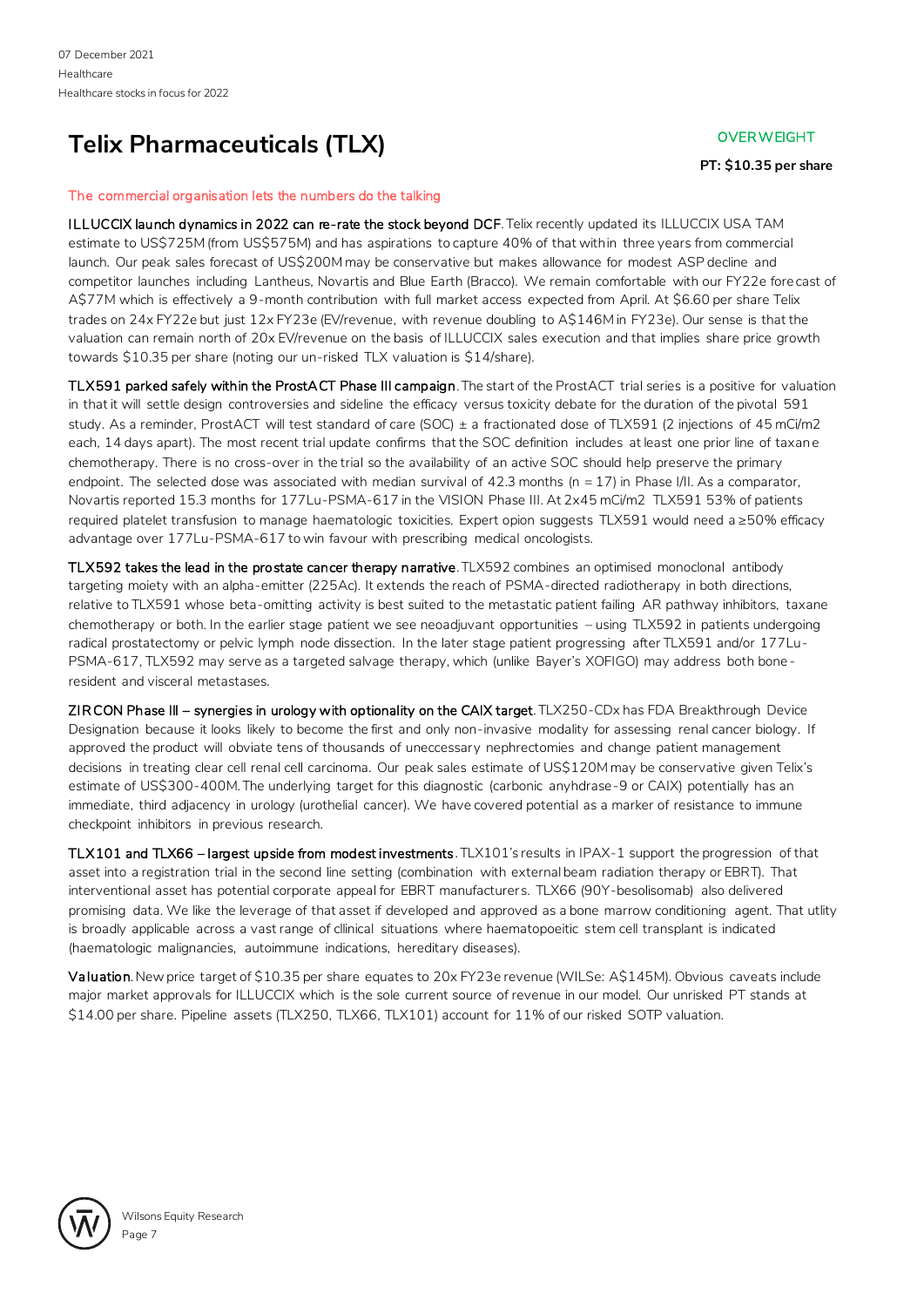## **Silk Laser (SLA) Silk Laser (SLA)**

**PT: \$5.25 per share**

### Cat egory leadership can re-rate 2x EV/EBITDA valuation points

Category leadership a goal for SILK in 2022. SLA trades on ~8.2x FY23e EBITDA which is in line with the sector median for small-midcap healthcare services. Category leaders (PSQ in dentistry; IDX in radiology) trade at a premium  $(-10x)$  as shown in Figure 5. In SLA we see a company bringing a corporatised approach to the non-surgical aesthetics (NSA) category which by and large has been a traditional franchising domain. The structure, systems and disciplines we associate with best-practice providers could exert competitive advantages in the NSA category which is more competitive and evolving quickly in terms of service mix.

## **Figure 5. Small-midcap heal**

|                 | <b>IDX</b> | PSQ   | <b>SLA</b> | CAJ     |
|-----------------|------------|-------|------------|---------|
| FY23e EBITDA*   | 110.6      | 46.1  | 26.7       | 47.9    |
| Share price     | 4.74       | 2.81  | 4.32       | 0.35    |
| SOI             | 198.6      | 159.6 | 51.8       | 1.025.7 |
| Market cap      | 941.4      | 448.5 | 223.8      | 359.0   |
| Net debt (cash) | 179.4      | 10.1  | (6.0)      | 2.4     |
| EV              | 1.120.8    | 458.6 | 217.8      | 361.4   |
| EV/EBITDA       | 10.1x      | 9.9x  | 8.2x       | 7.5x    |

\* post-AASB16 basis

*Source: Wilsons*

If SLA were to be valued at 10x FY23e its share price would be \$5.25 per share.

Shrugging off caveats. Two cautionary factors to bear in mind as we move into FY22 are a) the likelihood of a difficult 1H comp and some reservations following a large acquisition this year. The dynamics playing into the 1H22 result (strong comparable period, headwinds on margin in delivering services booked through NSW/VIC lockdowns, modest exposure to start-up costs) are well flagged and captured in forecasts. Whilst some residual execution/integration risk remains following the ASC deal, industry feedback is positive on that transaction. Sector profitability is heavily skewed to the larger players (LCA and SLA/ASC). Market feedback suggests the clinic networks below these are not profitable enough to be attractive targets and more effectively competed away than acquired.

Zoom face, preventative Botox…all signal injectables growth.

Looking to sales growth from AbbVie we see strong increases in both Botox™ and Juvéderm™ sales out of COVID (Figure 6), noting the 1Q20 acquisition of Allergan by AbbVie, as a contributor to this sales acceleration. Nevertheless, see this as indicative of the "preventative Botox" trend in Western markets. The use of Botox earlier in life as a preventative measure for wrinkles has seen the drug used more by the millennial generation with consumers in their mid-20's and early 30's a regular occurrence which would not have been the case a decade ago (Interesting NY Times article [here\)](https://www.nytimes.com/2021/04/08/style/self-care-how-barely-there-botox-became-the-norm.html). Social media has been a driver of trend adoption. Sales of both Botox™ and Juvéderm™ are ≥20% (CY19 vs CY20), with further acceleration into 2Q21 (+22- 33% QoQ vs 1Q21). Silk is a clear beneficiary of this trend which we have seen with the injectables contribution to revenues expand YoY (≥40% FY21 vs 38% FY20) and injectables being a key growth driver for the business near term.

**Figure 6. Abbvie's Botox™ and dermal filler sales continue to see sustained double digit growth**



Silk growing online; LCA makes online presence known. With an online presence being a key driver of sales for Silk and others during COVID lockdowns we interrogated website traffic data over this period, noting that 33% of Silk's total laser/skin/body FY21 sales were generated online. In the past 7 months (April - Oct) we have seen silklaser.com.au gain viewership (clicks) (+13% average MoM growth) whilst recent acquisition australianskinclinics.com.au has held flat (+1% MoM). Net Silk + ASC online traffic average +2% MoM growth over this period (noting no data available for NZ which is 25% of ASC's portfolio). During this same period competitor sites (laserclinics.com.au & clearskincareclincs.com.au) saw similar trends (+16% and +1% MoM respectively), noting that LCA was ~flat (+2%) excluding an Oct post -lockdown campaign. We would call out the volatility month to month in website traffic (Figure 7 overleaf), but also the sheer volume advantage LCA has with ~2x traffic vs Silk + ASC (490K v 250K visits/month). Interestingly, ~66% of SLA's online traffic (as of Sept'21) feeds to an Afterpay portal speaking to client demographics. Geographic concentration of site visits aligns with states where each player has dominance (i.e. Silk in SA, QLD & WA; LCA in NSW & VIC). Silk has an opportunity to grow here in terms of visits but more importantly conversion, which we have already seen evidence of at the FY21 result.

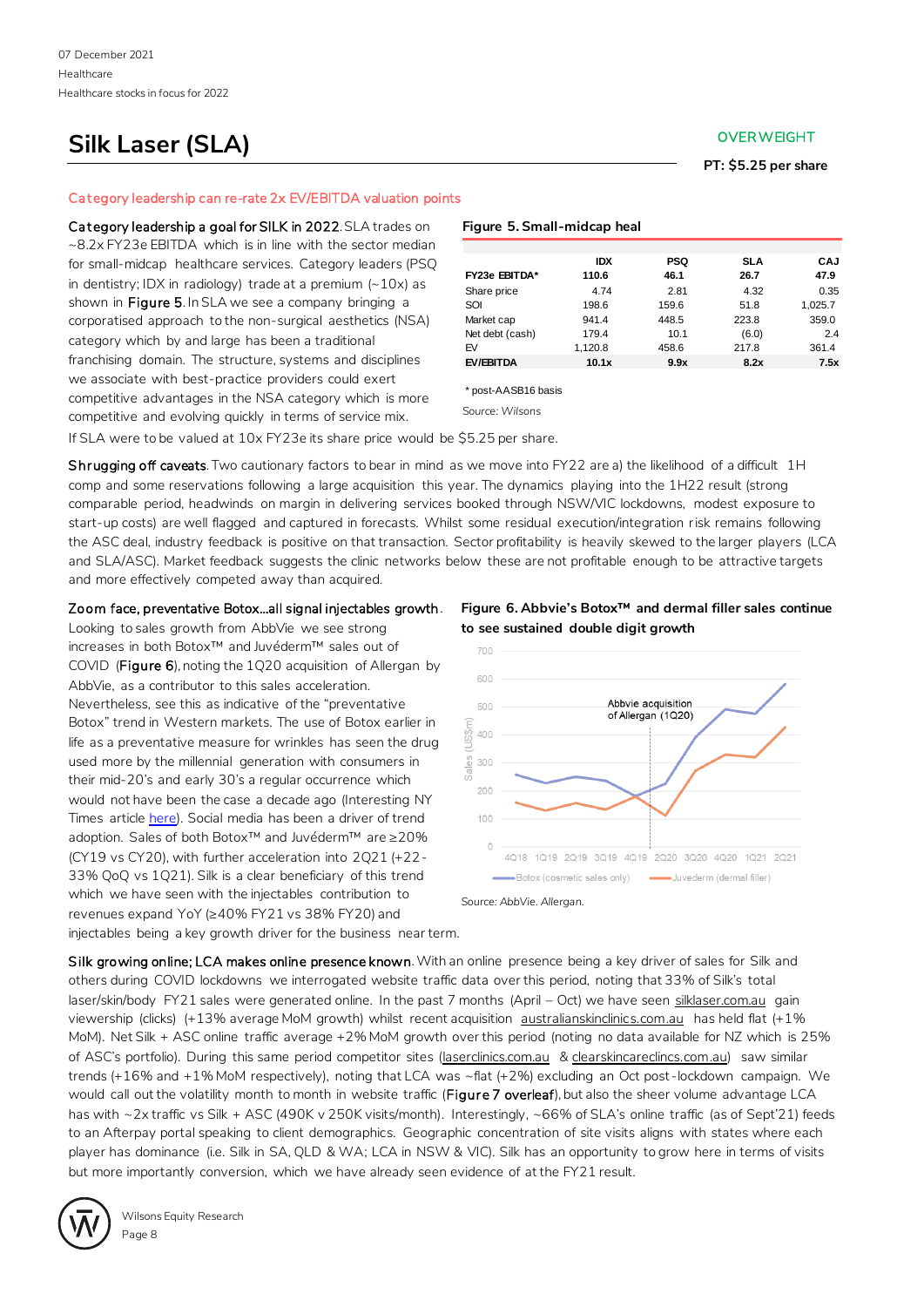

## Figure 7. Online website traffic levels for key Australian Non-surgical aesthetics players (Apr - Oct 2021)

## *Source: SimilarWeb*

Valuation. We've lifted our price target to \$5.25 per share which is a 17% premium to DCF and more reflective of SLA assuming a level of category leadership over the next 12-18 months.

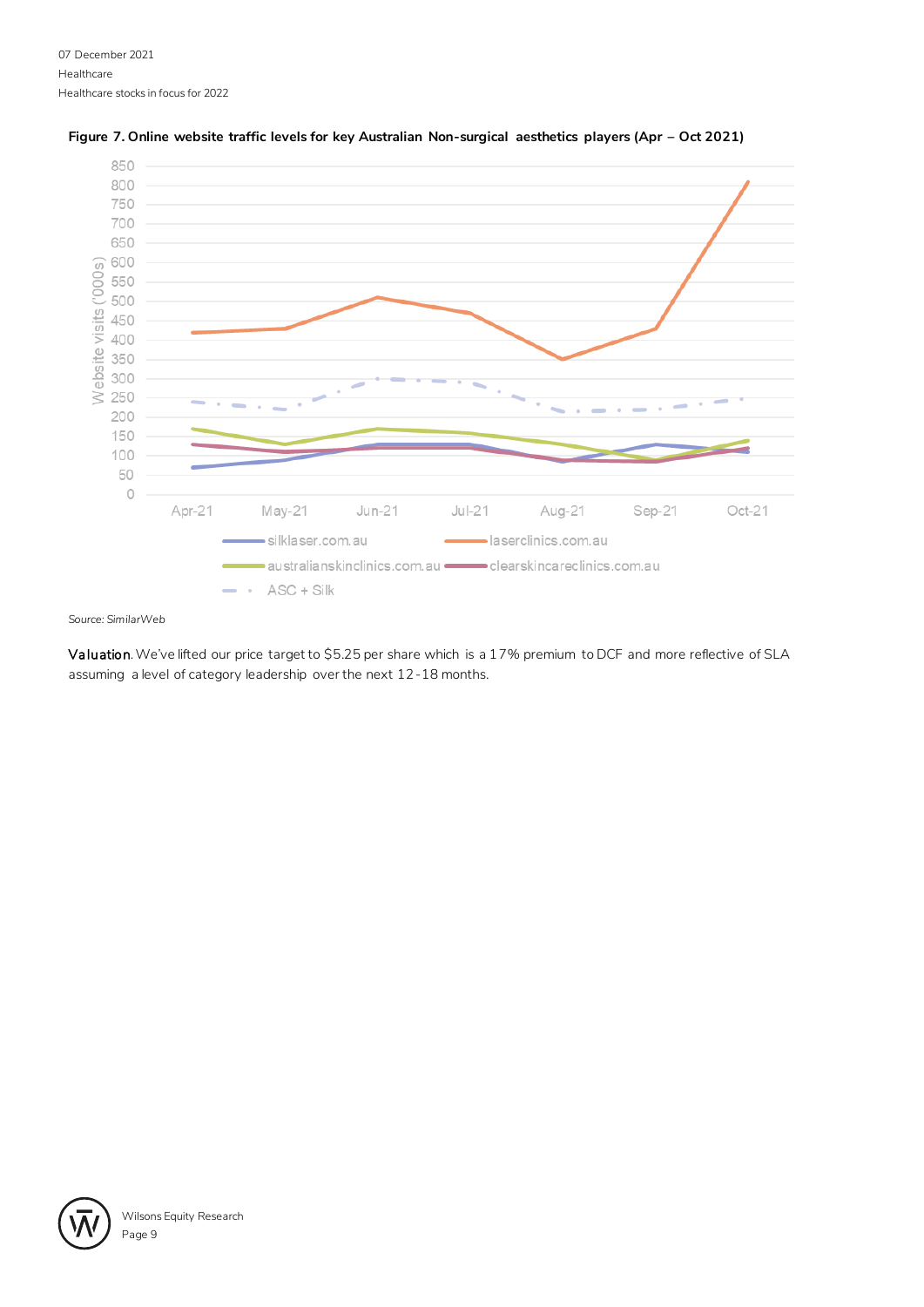## Disclaimers and disclosures

## **Recommendation structure and other definitions**

Definitions at wilsonsadvisory.com.au/Disclosures.

### **Analyst certification**

Each analyst of Wilsons Advisory and Stockbroking Limited (ACN 010 529 665: AFSL 238375) ("Wilsons") whose name appears in th is research certifies that (1) the recommendations and opinions expressed in this research accurately reflect the analyst's personal, independent and objective views about any and all of the subject securities or issuers; (2) no part of the analyst's compensation was, is, or will be, directly or indirectly, related to the specific recommendations or views expressed by the analyst in the research; and (3) to the best of the analyst's knowledge, he/she is not in receipt of material non-public information about the issuer.

### **Disclaimer**

This document has been prepared by Wilsons. This communication is not to be disclosed in whole or part or used by any other party without Wilsons' prior written consent. All material presented in this document, unless specifically indicated otherwise, is under copyright to Wilsons. None of the material, its content, nor any copy of it, may be altered in any way, transmitted to, copied or distributed to any other party, without the prior express written permission of Wilsons. This document is not directed to, or intended for distribution to or use by, any person or entity who is a citizen or resident of or located in any locality, state, country or other jurisdiction where such distribution, publication, availability or use would be contrary to law or regulation or which would subject Wilsons to any registration or licensing requirement within such jurisdiction.

This document is being supplied to you solely for your information and no action should be taken on the basis of or in relian ce on this document. To the extent that any information prepared by Wilsons contains any financial product advice, it is general advice only and has been prepared by Wilsons without reference to your objectives, financial situation or needs. You should consider the appropriateness of the advice in light of your own objectives, financial situation and needs before following or relying on the advice. You should also obtain a copy of, and consider, any relevant disclosure document before making any decision to acquire a financial product. Please refer to Wilsons' Financial Services Guide for more information: wilsonsadvisory.com.au/disclosures. Any person, before acting on any advice contained within this communication, should first consult with a Wilsons investment adviser to assess whether the advice within this communication is appropriate for their objectives, financial situation and needs. Those acting upon such information without advice do so entirely at their own risk.

This document provided by Wilsons is current as at the date of the issue but may be superseded by future publications. Wilson s assumes no obligation to update the information or advise on further developments relating to the company or companies covered in this document ("Comp anies") or relevant financial products. Wilsons has not independently verified all of the information given in this document which is provided at a point in time and may not contain all necessary information about the Companies. Wilsons makes no warranty, express or implied, concerning any information prepared by Wilsons. Wilsons expressly disclaims (1) any implied warranty of merchantability or (2) fitness for a particular purpose, including any warranty for the use or the results of the use of any information prepared by Wilsons with respect to their correctness, quality, accuracy, completeness, reliability, performance, timeliness, or continued availability. Wilsons' research content should be viewed as an additional investment resource, not as your sole source of information. To the fullest extent permitted by law Wilsons, its related bodies corporate and their respective officers, directors, employees or agents, disclaim any and all liabilities for any loss or damage howsoever arising in connection with the use of this document or its contents. Past performance does not necessarily indicate a financial product's likely future performance.

This document may contain "forward-looking statements". Forward-looking statements, opinions and estimates provided in this document are based on assumptions and contingencies which are outside the control of Wilsons and are subject to change without notice (including but not limited to economic conditions, market volatility and company-specific fundamentals), and therefore may not be realised in the future.

This report does not constitute an offer or invitation to purchase any securities and should not be relied upon in connection with any contract or commitment whatsoever.

### **Regulatory disclosures**

Wilsons advises that at the date of this report, its directors, associates and employees may have relevant interests in the Companies. Wilsons and its related bodies may trade securities in the Companies as principal.

Wilsons restricts research analysts from trading in securities for which they write research. Other Wilsons employees may hold interests in the company, but none of those interests are material. Wilsons further advises that at the date of this report, neither Wilsons n or Wilsons Corporate Finance Limited (ABN 65 057 547 323: AFSL 238 383) have any material interests in the company.

Neither Wilsons nor its research analysts received any direct financial or non-financial benefits from the Companies for the production of this document. However, Wilsons' research analysts may attend site visits and/or meetings hosted by the Companies. In some instances, the costs of such site visits or meetings may be met in part or in whole by the Companies if Wilsons considers it is reasonable given the specific circumstances relating to the site visit or meeting.

Wilsons and Wilsons Corporate Finance Limited (ABN 65 057 547 323, AFSL 238 383) and their associates may have received and may continue to receive fees from the Companies in relation to corporate advisory, underwriting or other professional investment services. Please see relevant Wilsons disclosures at wilsonadvisory.com.au/Disclosures. Accordingly, Wilsons, Wilsons Corporate Finance Limited, and its related bodies may have a conflict of interest which investors should consider before making an investment decision.